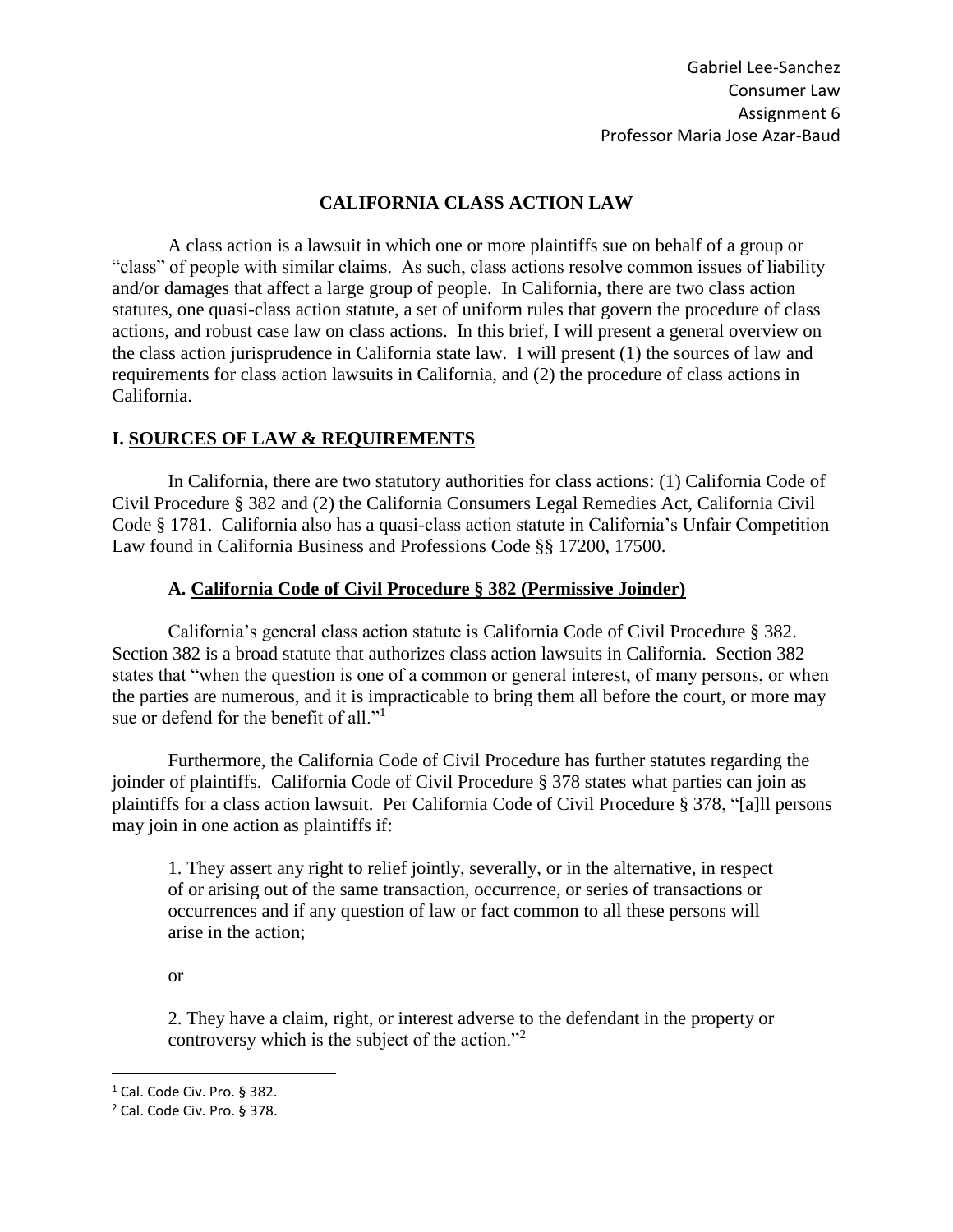Additionally, Section 378 explains that it is not necessary that every plaintiff have an interest in every cause of action, or every relief being sought.<sup>3</sup> Instead, judgment can be given for plaintiffs according to their respective rights to relief. $\frac{4}{1}$  The legislative committee comments explain that the second prong, expressing that parties may join as plaintiffs if they have a claim, right, or interest adverse to the defendant, is not intended or needed to expand the scope of the first prong. On the contrary, the second prong is included to eliminate any possibility that Section 378 is interpreted (as compared to previous versions of the section) to preclude joinder in cases where it was formerly permitted.

Section 379.5 provides the court with additional powers. Per Section 379.5, If parties are joined under Section 378 or Section 379, a court can make orders to prevent any party from "being embarrassed, delayed, or put to undue expense.  $\cdot$ .".<sup>5</sup> Such orders may include orders to separate trials.<sup>6</sup>

Lastly, per *Vasquez v. Superior Court of San Joaquin County*, California courts also look to the federal rules (i.e., Federal Rules of Civil Procedure § 23) under the California Code of Civil Procedure for guidance if California law is silent on a particular issue.<sup>7</sup>

### **1. Certification Criteria**

To get a class certification in California, the plaintiff must establish that there is "an ascertainable class" and a "well-defined community of interest among . . . members."<sup>8</sup> The "community of interest" requirement for class certification of an action has three factors: (1) predominant common questions of law or fact, (2) class representatives with claims or defenses typical of the class, and  $(3)$  class representatives who can adequately represent the class.<sup>9</sup> The party seeking class certification has the burden of proof.<sup>10</sup> Plaintiffs must also establish that resolving the claims in the type of lawsuit would provide "substantial benefits" to both the courts and the litigants.<sup>11</sup> To do so, the plaintiffs must show that the type of lawsuit is superior to alternative methods of resolving the disputes (including individual litigation).<sup>12</sup> Thus there are (a) numerosity and (b) commonality requirements. California Code of Civil Procedure § 382 requires that the individual joinder of all plaintiffs be impracticable. What is "impracticable" is

 $\overline{a}$ 3 *Id.*

<sup>4</sup> *Id.*

<sup>5</sup> Cal. Code Civ. Pro. § 379.5.

<sup>6</sup> *Id.*

<sup>7</sup> *Vasquez v. Superior Court of San Joaquin County*, 4 Cal. 3d 800, 821 (1971).

<sup>8</sup> *Sav-On Drug Stores v. Superior Court*, 34 Cal. 4th 319 (2004).

<sup>9</sup> *Id.*

<sup>10</sup> *Id.* 

<sup>11</sup>*Bell v. Farmers Insurance Exchange*, 115 Cal. App. 4th 715 (2004).

<sup>12</sup> *Daar v. Yellow Cab Co.*, 67 Cal. 2d 695 (1967).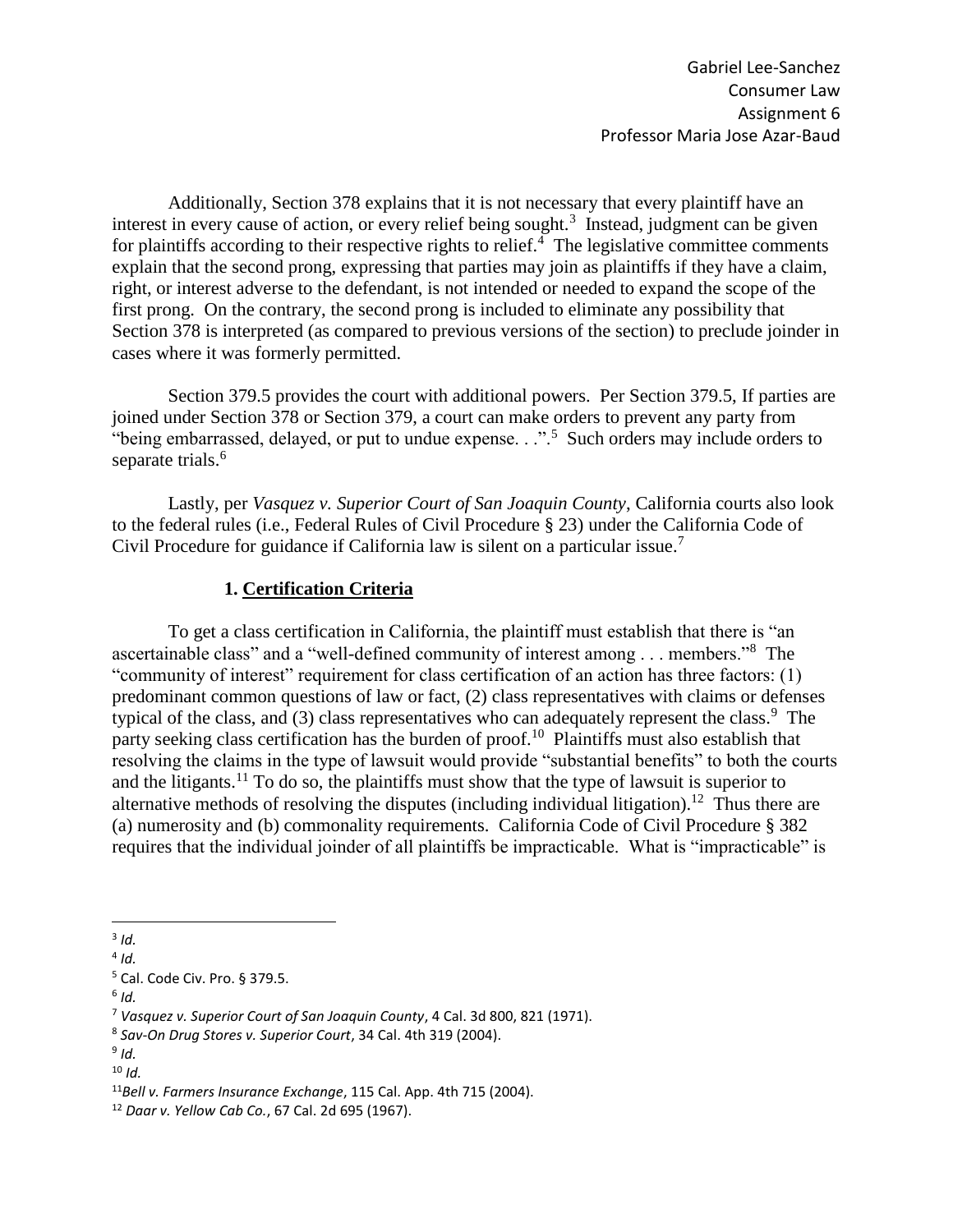not expressly defined, yet the California Supreme Court has certified classes consisting of approximately 200 members, and also 5 million members.<sup>13</sup>

### **B. California Consumers Legal Remedies Act (CLRA)**

Civil Code § 1750 declares unlawful a lot of unfair and deceptive practices involve the sale of goods and services to consumers. As such, the scope of the CLRA limits class actions under it to those resulting from sale of goods and services to consumers. The key provision is Section 1781 on class actions, which states that "[a]ny consumer entitled to bring an action . . . may, if the unlawful method, act, or practice has caused damage to other consumers similarly situated, *bring an action on behalf of himself and such other consumers to recover damages or obtain other relief* . . ." (emphasis added).<sup>14</sup>

Section 1781 further states conditions for maintaining such a suit. The conditions are:

1. It must be impractical to bring all members of the class before the court;

2. The questions of law or fact common to the class must be substantially similar and predominant over the questions affecting the individual members;

3. The claims or defenses of the representative plaintiffs are typical of the claims or defenses of the class; and

4. The representative plaintiffs must fairly and adequately protect the interests of the class.<sup>15</sup>

Per Section 1781 of the CLRA, if an action is permitted as a class action, then the court may direct either party to notify each member of the class. If notifying each member personally is unreasonably expensive or difficult, then notice may be given by publication in a newspaper.<sup>16</sup> The notice must include (1) that the court will exclude a notified member if requested by a specific date, (2) that the judgment will include all members who did not request an exclusion, and (3) that any member who does not request exclusion may enter an appearance through counsel.<sup>17</sup> Moreover, dismissal, settlement, or any compromise of the action must be approved by the court and noticed to the class members who were noticed and did not request exclusion.<sup>18</sup> Finally, a judgement in a class action must (1) describe the class of persons whom were noticed and did not request exclusion.<sup>19</sup>

The remedies available under the CLRA include actual damages, punitive damages, injunctive relief, restitution, or any other relief that the court deems proper.<sup>20</sup> However, remedies

<sup>13</sup> *Vasquez v. Superior Court of San Joaquin County*, 4 Cal. 3d 800 (1971); *Lazar v. Hetz*, 143 Cal. App. 3d 128 (1983). <sup>14</sup> Cal. Civ. Code § 1781.

 $15$  *Id.* 

<sup>16</sup> *Id.*

<sup>17</sup> *Id.*

<sup>18</sup> *Id.*

<sup>19</sup> *Id.*

<sup>20</sup> Cal. Civ. Code § 1780.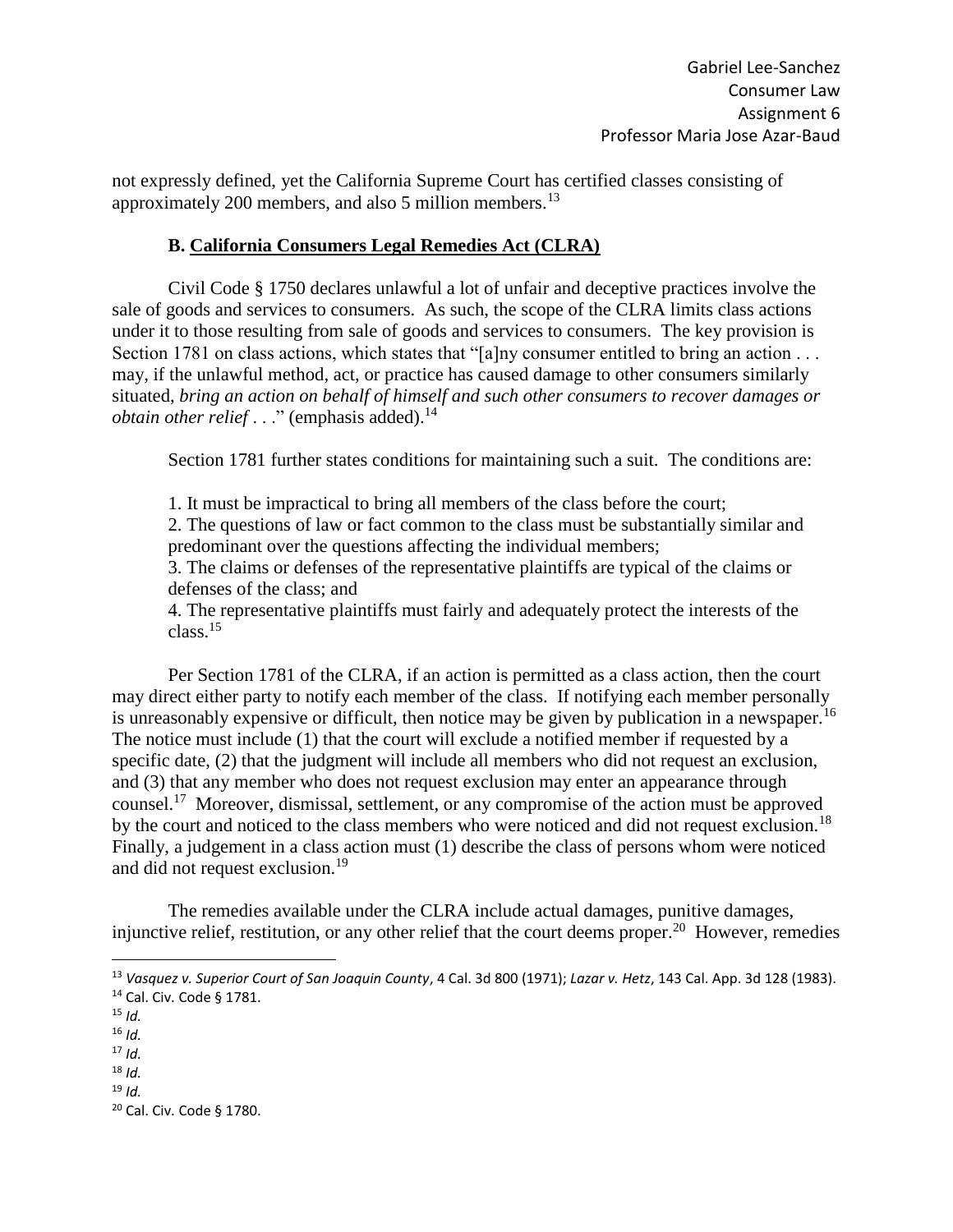are only available to consumers who have actually suffered damages from the prohibited practices.

Compared to California Code of Civil Procedure § 378, the CLRA is more flexible. As with California Code of Civil Procedure § 382, the CLRA requires that the individual joinder of all plaintiffs be impracticable. However, California courts do not follow the provisions of Federal Rule 23 into the CLRA as they do with Section 382. Contrarily, there is a strong presumption against federal preemption of the CLRA because consumer protection laws are within the state's policy powers. As such, a showing of superiority is or substantial benefit to the public is not required for certification.<sup>21</sup> Lastly, the determination of whether the class certification requirements have been met is within the discretion of the trial court.<sup>22</sup>

## **C. California Unfair Competition Law (UCL)**

California's Unfair Competition Law, found in Business and Professions Code sections 17200 et seq. and 17500 et seq. act like quasi-class action statutes. Under the UCL, a person who has suffered an injury in fact and has lost money or property as a result of the unfair competition (unfair, deceptive, or unlawful act) may bring an action to obtain relief not only for himself but also for others. The UCL allows California residents to seek equitable forms of redress for group harms, including restitution, without or without formal class certification. However, the scope of available remedies may be narrower if the claim is unaccompanied by class allegations.

## **II. PROCEDURAL RULES**

California has rules on the procedural requirements for most stages of class action litigation (from initiation to settlement, trial, and judgment). The rules on the procedural requirements are found in the California Rules of Court (rules 3.760-71). Still, for procedural issues, California courts also look to the federal rules for guidance if California rules are silent on a particular issue.

# **A. California Rules of Court**

**Application.** California Rule of Court 3.760 defines the scope of the rules (i.e., what the rules apply to). The scope of the California Rules of Court is broad. That is, these rules apply to class actions under both the California Code of Civil Procedure and the California Consumers Legal Remedies Act. $23$ 

**Form of Complaint.** Rule 3.761 determines the required form of the complaint. Rule 3.761 has two sections: the caption, and the heading and class allegations. First, Rule 3.761

<sup>21</sup> Cal. Civ. Code § 1781.

<sup>22</sup> *Petherbridge v. Altadena*, 37 Cal. App. 3d 193 (1974).

<sup>23</sup> Cal. Rules of Court § 3.760.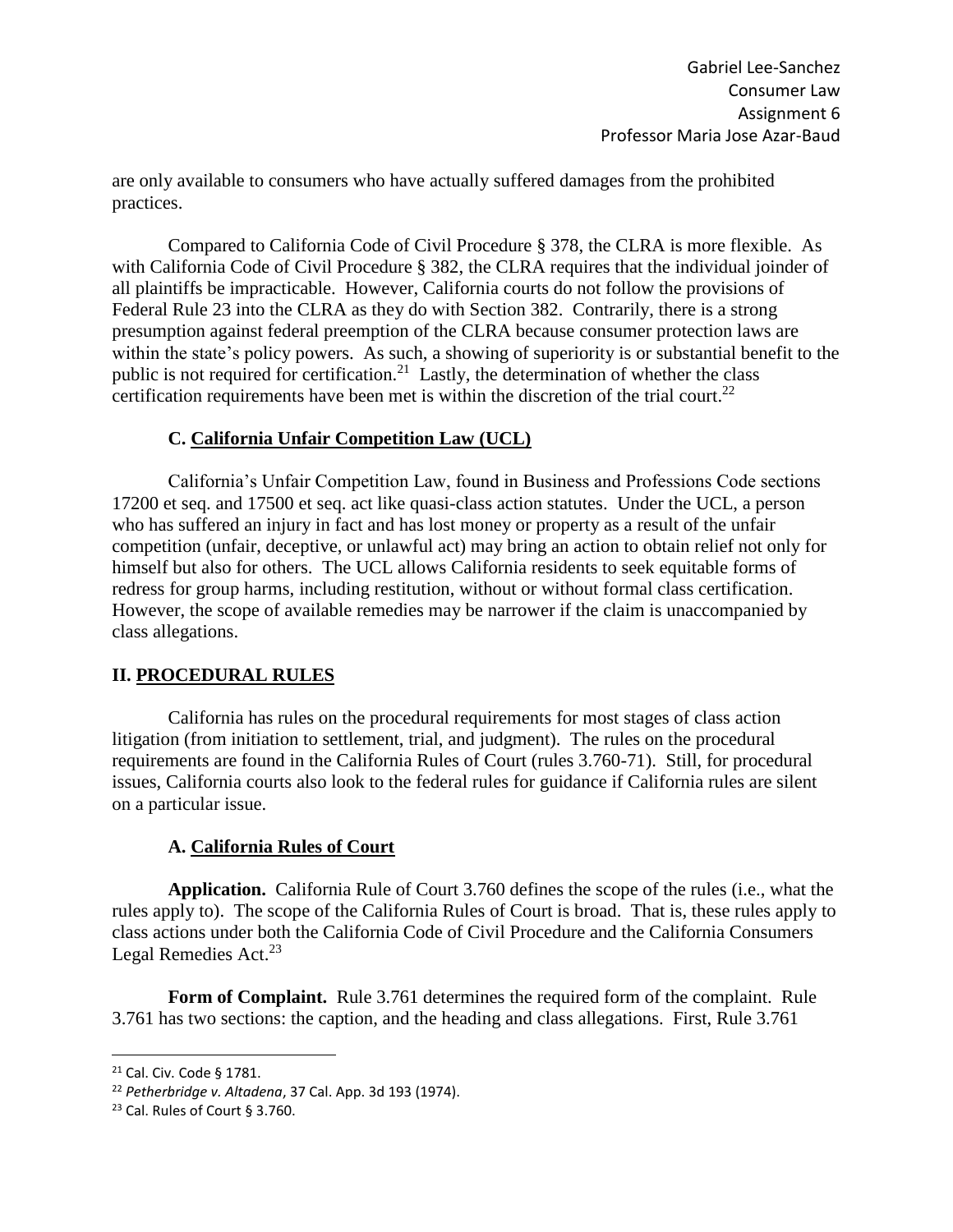states that a complaint for or against a class party must include in the caption the designation of "CLASS ACTION" in capital letters on the first page below the case number.<sup>24</sup> Second, Rule 3.761 also states that a complaint must contain a separate heading entitled "CLASS ACTION ALLEGATIONS" where plaintiff(s) have to describe how the requirements for class certification are met.<sup>25</sup>

**Case Conference.** Rule 3.762 states that conferences, between the court and counsel for the parties, may be held to discuss the following: class issues, discovery, scheduling, etc.<sup>26</sup> However, no evidence may be presented at the conference.<sup>27</sup> In order to schedule such conference, notice must be filed and served at least 20 calendar days before the date of the conference.<sup>28</sup> To select a date for the conference, the party moving to schedule must first obtain approval from the court clerk and make reasonable efforts to accommodate the schedules of all parties.<sup>29</sup>

**Conference Order and Case Management.** At the conclusion of a case conference, the court may make an order that either (1) approves a stipulation of the parties, (2) establishes a schedule for discovery, (3) sets the date for the hearing on class certification, (4) sets dates for future conferences, or  $(5)$  addresses any other matters related to case management.<sup>30</sup>

**Motion to Certify or Decertify Class.** Parties can make motion to (1) certify a class, (2) determine the existence of (and certify) subclasses, (3) amend or modify any order certifying a class, or  $(4)$  decertify a class.<sup>31</sup> To do so, the motion must be filed before the deadline set in the case conference.<sup>32</sup> Such motion must be filed and served on all parties at least 28 calendar days before the date of the hearing.<sup>33</sup> Parties may oppose to such motions, but the opposition must be served at least 14 calendar days before the scheduled date of the hearing.<sup>34</sup> Lastly, a reply to the opposition may be filed. If so, it must be filed at least 5 days before the scheduled date of the hearing. Dates may change if the court finds good cause to do so.<sup>35</sup>

Additionally, the motion must consist of a notice of motion, a memorandum, evidence in support of the motion in the form of declarations of counsel, class representatives, or other appropriate declarants, and any request for judicial notice.<sup>36</sup> The opposition must consist of a

<sup>24</sup> Cal. Rules of Court § 3.761.  $25$  *Id.*  $26$  Cal. Rules of Court § 3.762. <sup>27</sup> *Id.* <sup>28</sup> *Id.* <sup>29</sup> *Id.* <sup>30</sup> Cal. Rules of Court § 3.763. <sup>31</sup> Cal. Rules of Court § 3.764 <sup>32</sup> *Id.* <sup>33</sup> *Id.* <sup>34</sup> *Id.*  $35$  *Id.* <sup>36</sup> *Id.*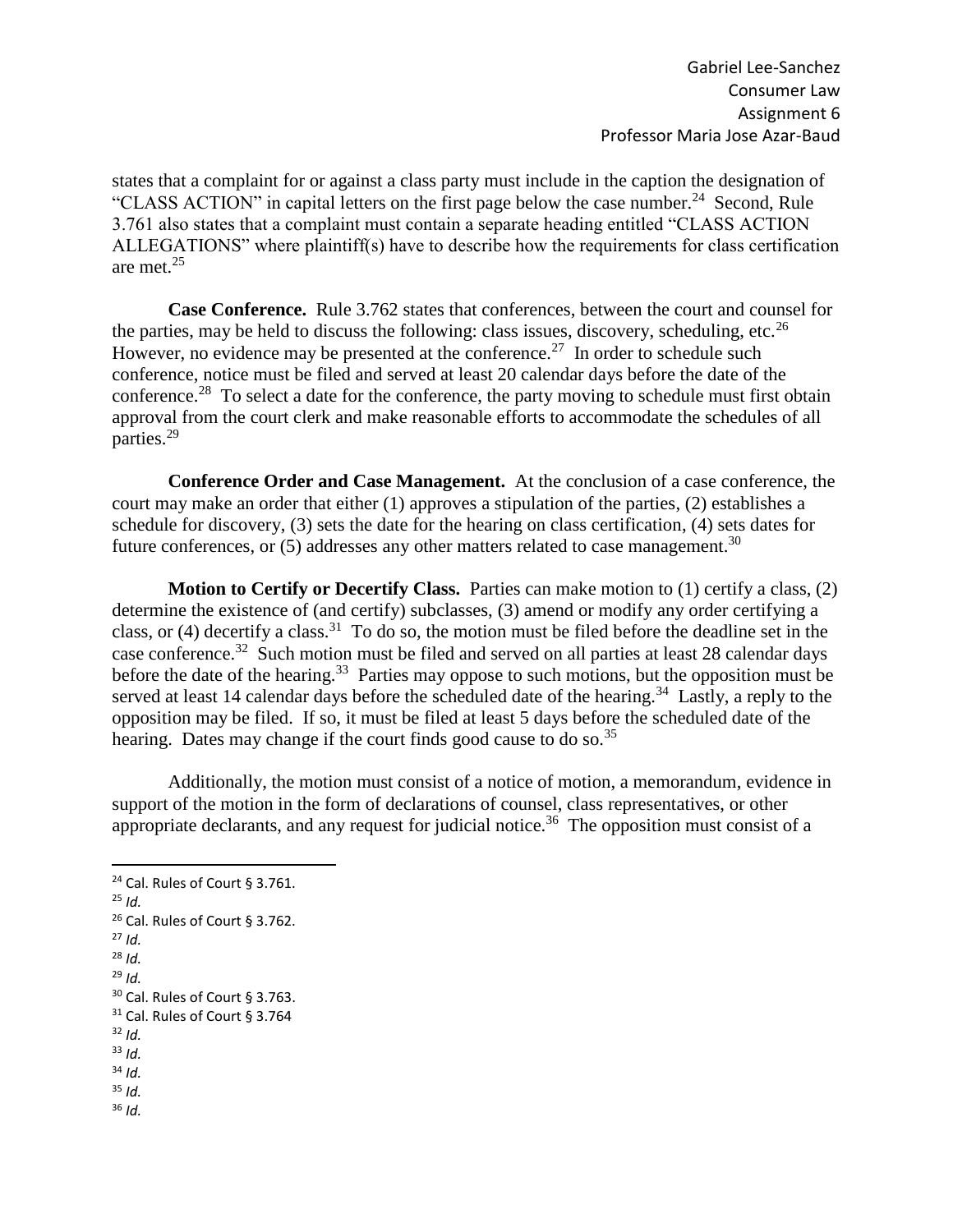memorandum, and evidence in opposition to the motion, including declarations of counsel or other appropriate declarants, and any requests for judicial notice.<sup>37</sup> The motion must not exceed 20 pages in length, and the opposition must not exceed 15 pages in length.<sup>38</sup>

**Class Action Order.** As mentioned previously, courts can both certify classes and subclasses. When certifying, amending, or modifying a class, the order must contain a description of the class and any subclasses.<sup>39</sup>

**Notice to Class Members.** The court may require either party to notify the class of the action in the manner specified by the court if the class is certified. $40$  Then, a class proponent must submit a statement regarding class notice and a proposed notice to class members.<sup>41</sup> Such a statement must include (1) whether notice is necessary, (2) whether class members may exclude themselves from the action, (3) the time and manner in which notice should be given, (4) a proposal for which parties should bear the costs of notice, and (5) if cost shifting or sharing is proposed, an estimate of the cost involved in giving notice.<sup>42</sup>

Upon certification of a class, the court must then make an order which determines the following:

- 1. Whether notice to class members is necessary,
- 2. Whether class members may exclude themselves from the action,
- 3. The time and manner of notice,
- 4. The content of notice, and
- 5. The parties responsible for the cost of notice.<sup>43</sup>

The content of the class notice must be approved by the court. If members are given the right to request to be excluded from the class the notice must include the following:

- 1. A brief explanation of the case,
- 2. A statement that the court will exclude the member if requested by a specified date,
- 3. A procedure for the member to follow to request exclusion from the class,
- 4. A statement that the judgment will bind all members who do not request exclusion, and

5. A statement that any member who does not request exclusion may enter an appearance through counsel. $^{44}$ 

In order to determine the manner of the notice, the court must consider the following:

 $\overline{a}$ 

<sup>44</sup> *Id.*

<sup>37</sup> *Id.*

<sup>38</sup> *Id.*

<sup>39</sup> Cal. Rules of Court § 3.765.

<sup>40</sup> Cal. Rules of Court § 3.766.

<sup>41</sup> *Id.*

<sup>42</sup> *Id.*

<sup>43</sup> *Id.*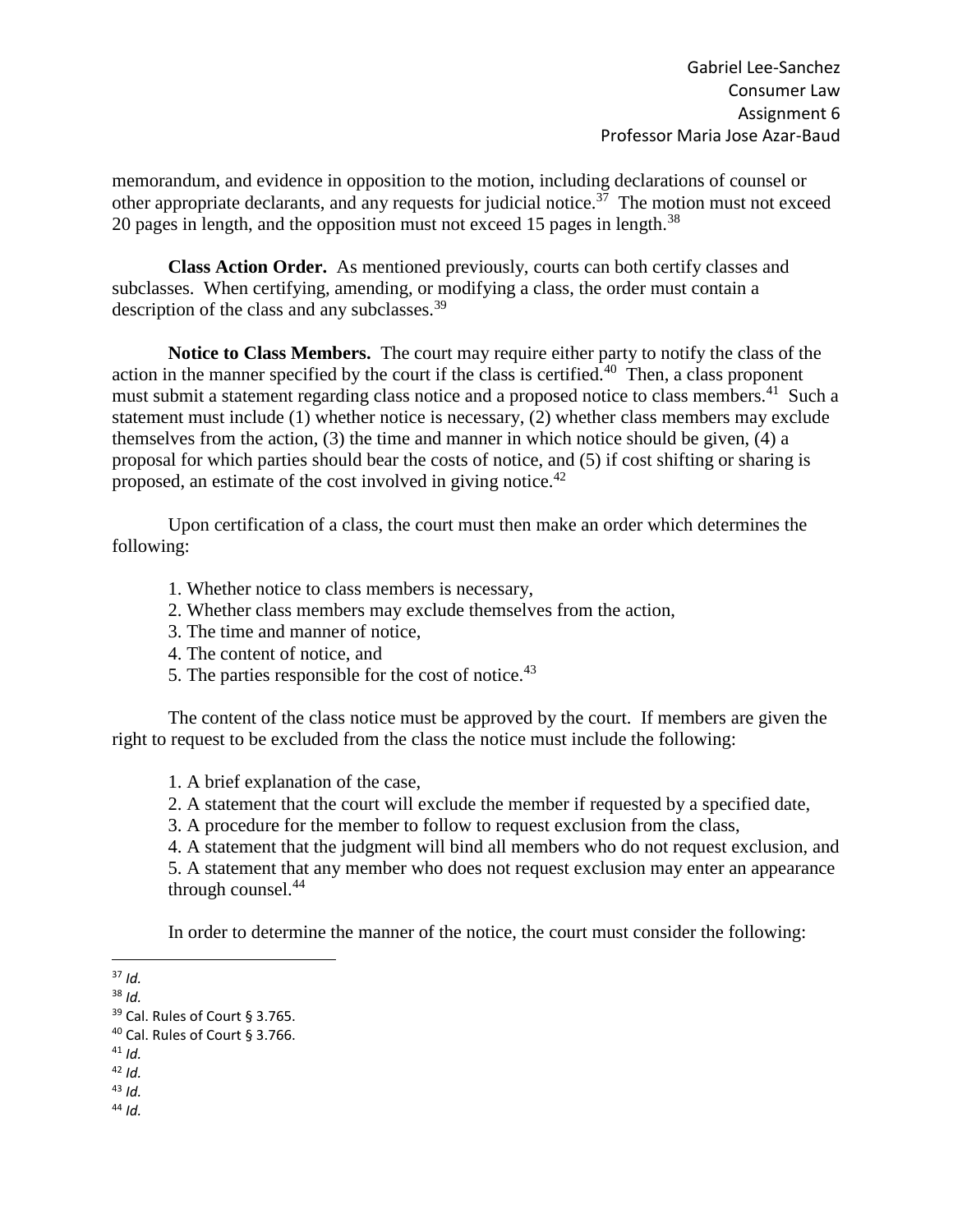- 1. The interests of the class,
- 2. The type of relief requested,
- 3. The stake of the individual class members,
- 4. The cost of notifying class members,
- 5. The resources of the parties,
- 6. The possible prejudice to class members who do not receive notice, and
- 7. The res judicata effect on class members.<sup>45</sup>

Lastly, the court may order means of notice. If personal notification is unreasonably expensive, or if the stake of individual class members is insubstantial, or if it appears that all members of the class cannot be notified personally, then the court may order a means of notice reasonably calculated to apprise the class members of the pendency of the action.<sup>46</sup> Examples include publication in newspapers, magazines, television, radio, internet, etc.

**Orders in Conduct of Class Actions.** During the course of a class action, the court can make orders (and amend or alter orders) that:

- 1. Require that some or all members of the class be given notice in a specific manner,
- 2. Impose conditions on the parties,
- 3. Require that the pleadings be amended to eliminate allegations of absent persons,
- 4. Facilitate the management of class actions through consolidation, severance,

coordination, bifurcation, intervention, or joinder, and

5. Address similar procedural matters.<sup>47</sup>

**Discovery from Unnamed Class Members.** Discovery (oral deposition, written deposition, or deposition for production of business records and things) may be sought from a member of a class that is not a party representative or has not appeared through a subpoena without requiring a court order.<sup>48</sup> However, a party representative, deponent, or other affected person may move for a protective order to preclude or limit the discovery.<sup>49</sup>

If a party wants to serve interrogatories on a member of a class who is not a party representative or has not appeared, then the party needs a court order.<sup>50</sup> To determine whether to grant the order, the court must consider (1) the timing of the request, (2) the subject matter to be covered, (3) how material the information is, (4) how likely it is that class members have that information, (5) the possibility of reaching factual stipulations that would eliminate the need for such discovery, (6) whether class representatives are seeking discovery on the subject to be

 $\overline{a}$ 

<sup>49</sup> *Id.* <sup>50</sup> *Id.*

<sup>45</sup> *Id.*

<sup>46</sup> *Id.*

<sup>47</sup> Cal. Rules of Court § 3.767.

<sup>48</sup> Cal. Rules of Court § 3.768.